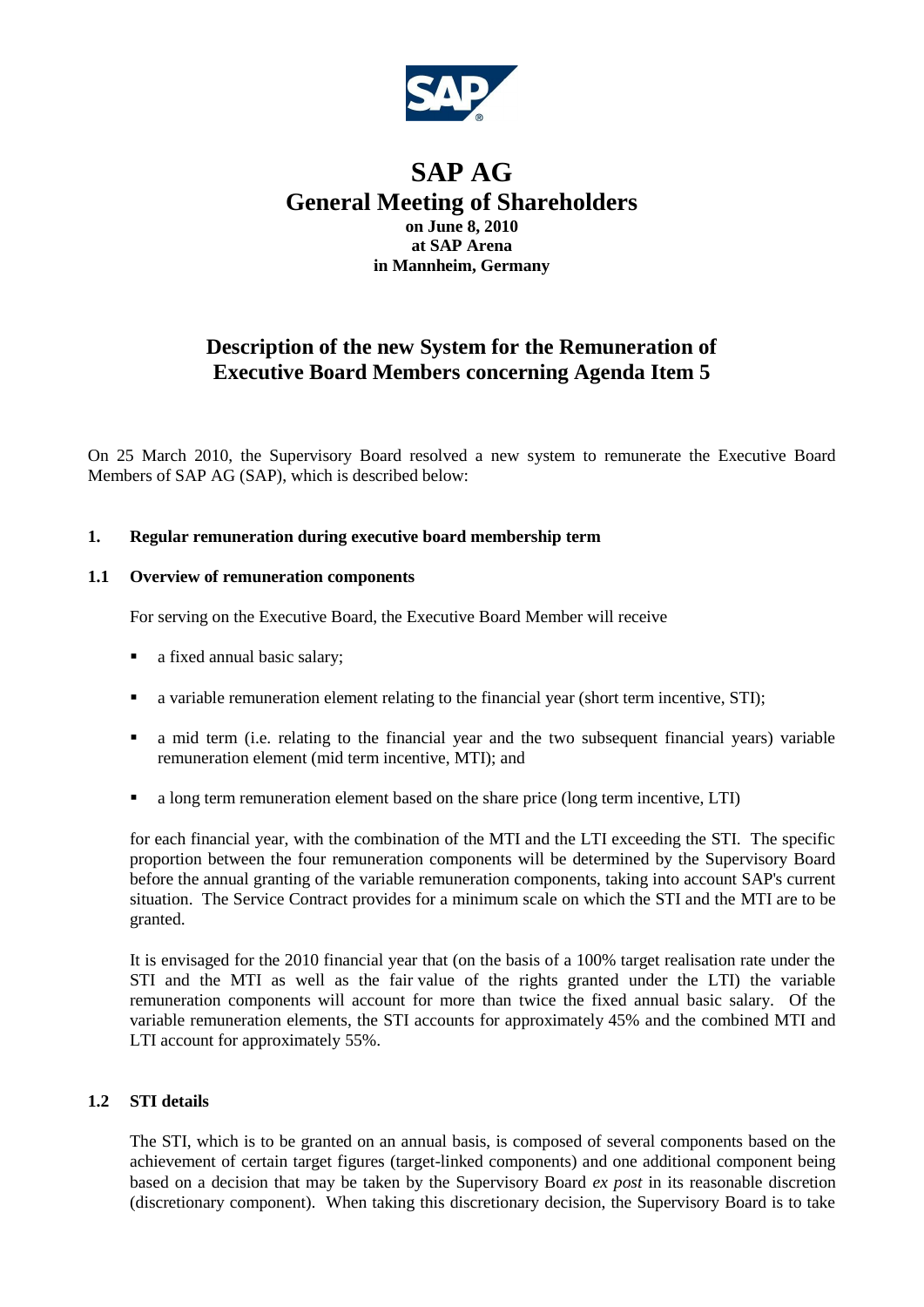

into account, in addition to the individual performance of the Executive Board Member, the sustainability of SAP with regard to the achieved improvement in market position and the increase in innovative performance, employee satisfaction, customer satisfaction and employer attractiveness.

The individual target-linked components as well as the related target figures and the mechanisms for calculating the disbursement amount will be determined by the Supervisory Board before granting the respective STI, taking into account SAP's current situation. In this connection, the Supervisory Board also determines the target bonus (i.e. the amount to be disbursed provided that target realisation is achieved at a rate of 100% with respect to all components and target figures).

In case of any extraordinary unforeseeable events, the Supervisory Board is entitled to reduce or increase the amount to be disbursed *ex post* in its reasonable discretion, taking into account the best interests of SAP.

This payment will be due after the Annual General Meeting of Shareholders of SAP in which the annual financial statements for the relevant financial year have been adopted.

The Executive Board Member is obliged to purchase and hold for a period of three years SAP shares worth at least 5% of the amount disbursed under the STI (the actual gross bonus). The Executive Board Member must provide evidence to the chairman of the personnel committee to the effect that he has purchased the SAP shares within three months of disbursement of the STI.

With respect to the STI to be granted for the 2010 financial year (STI 2010), the following specific terms are envisaged:

- The key performance indicators (KPI) for the STI 2010 are: SSRS Revenue Growth (i.e. Non-IFRS software and software-related service revenues at constant currency), Operating Margin (Non-IFRS at constant currency) and Cash Conversion Rate (i.e. ratio of Non-IFRS operating cash flow to Non-IFRS profit after tax excluding discontinued operations).
- For each of the three KPIs, the Supervisory Board determines a target figure relating to the 2010 financial year which will warrant a target realisation rate of 100%. If the KPI actually achieved is lower or higher than the figure so determined, the respective KPI value will be converted into pre-determined percentage rates using a target realisation curve.
- The amount to be disbursed is composed of the amount attributable to the three target-linked components and the amount attributable to the discretionary component. For this purpose, each KPI or individual KPIs, as the case may be, will be weighted as follows: SSRS Revenue Growth: 30%, Operating Margin: 30%, Cash Conversion Rate: 15% and discretionary component: 25%.
- To calculate the amount attributable to the three target-linked components, the target realisation rate set for each KPI will be multiplied by the relevant KPI's share in the target bonus corresponding to its above weighting, whereupon the individual amounts so calculated will be added. In this context, however, a target realisation rate exceeding 200% is capped at 200% for the purposes of calculating the individual amounts (KPI cap). Moreover, the amount calculated in accordance with the above provisions for the three target-linked components will only be taken into account for the purposes of the disbursement if (when applying the KPI cap) the average (which is weighted in line with the percentage proportion of the target-linked components) of the target realisation rates set for these components is 60% or more.
- The individual amount attributable to the discretionary component is equal to the target realisation rate, which is determined *ex post* by the Supervisory Board for such purpose, multiplied by 25% of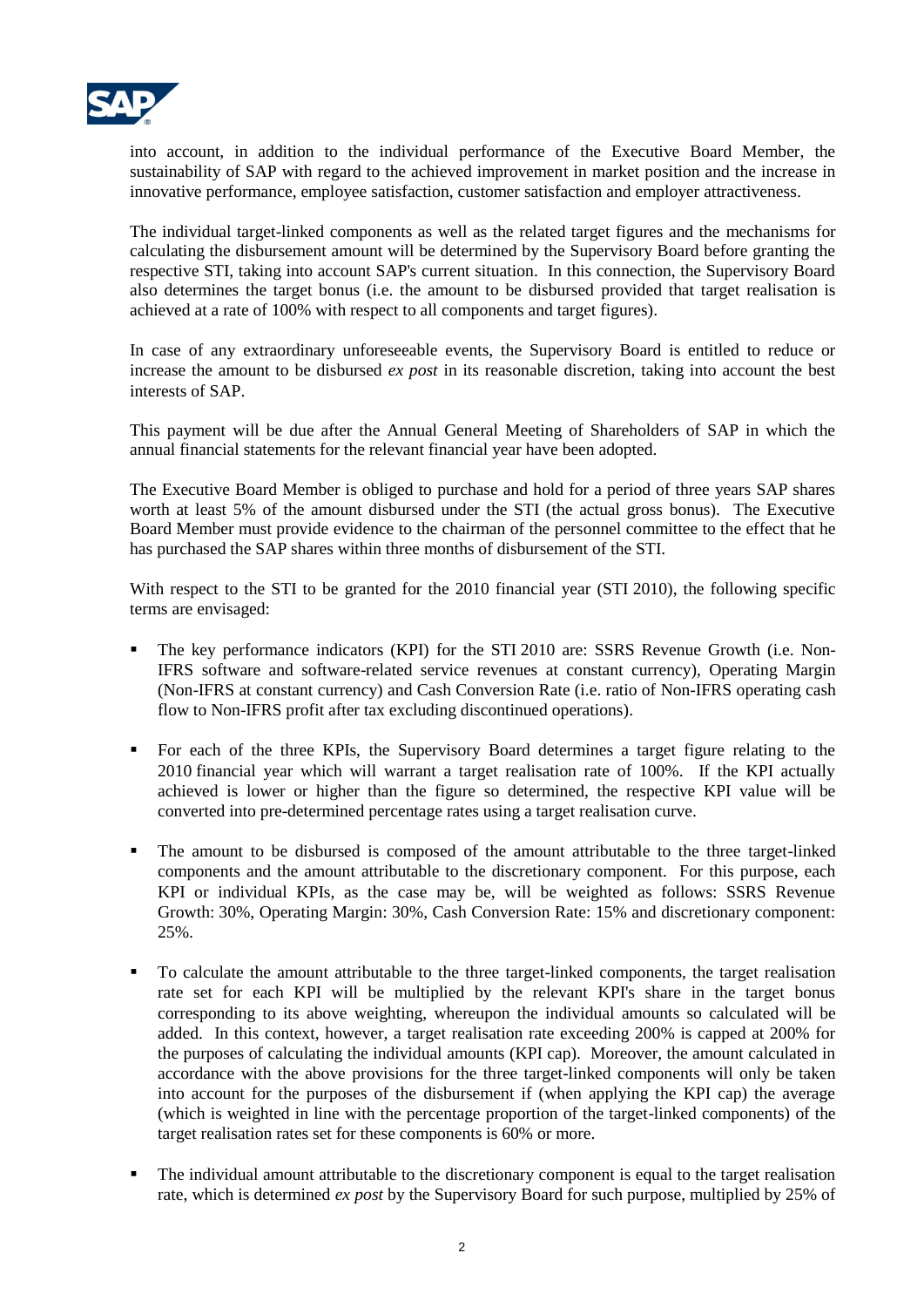

the target bonus. The individual amount attributable to the discretionary component is capped at 200% of the *pro rata* target bonus.

#### **1.3 MTI details**

The MTI, which is to be granted on an annual basis, is composed of several target-linked components and a discretionary component being based on a decision that may be taken by the Supervisory Board *ex post* in its reasonable discretion. When taking this discretionary decision, the Supervisory Board is to take into account, in addition to the individual performance of the Executive Board Member, the sustainability of SAP with regard to the achieved improvement in market position and the increase in innovative performance, employee satisfaction, customer satisfaction and employer attractiveness.

The individual target-linked components as well as the target figures and the mechanisms for calculating the amount to be disbursed will be determined by the Supervisory Board before granting the respective MTI, taking into account SAP's current situation. In this connection, the Supervisory Board also determines the target bonus (i.e. the amount to be disbursed provided that target realisation is achieved at a rate of 100% with respect to all components and target figures).

This payment will be due after the annual general meeting of SAP in which the annual financial statements for the second financial year following the year in respect of which the MTI is granted have been adopted.

With respect to the MTI to be granted for the 2010 financial year (MTI 2010), the following specific terms are envisaged:

- The MTI 2010 consists of the discretionary component relating to the financial years 2010 to 2012 alongside two target-linked components relating to the two KPIs SSRS Revenue Growth and Earnings per Share for such period. The target figures for these two KPIs are defined in a fixed amount in Euro.
- For each of the two KPIs, three intermediate target values are determined by the Supervisory Board by reference to 31 December 2010, 31 December 2011 and 31 December 2012. Each of the intermediate target values warrants an intermediate target realisation rate of 100%. If the (intermediate) values of the KPI actually achieved are lower or higher than the values so determined, intermediate target realisation will be deemed to be lower or higher, as the case may be, in the same proportion.
- The amount to be disbursed is composed of the individual amounts attributable to the three components, which amounts will be calculated separately. For this purpose, each KPI or the individual components, as the case may be, will be equally weighted.
- The individual amounts attributable to the two target-linked components are in each case equivalent to the arithmetic mean of the realisation rate set for the three intermediate targets multiplied by 1/3 of the target bonus. For the purposes of calculating the arithmetic mean of the target realisation rate, however, a rate of intermediate target realisation below 60% will be deemed to be 0% (intermediate target threshold) and a rate of intermediate target realisation above 200% will be capped at 200% (intermediate target cap). Moreover, any individual amount calculated in accordance with the above provisions will be taken into account for disbursement purposes only if (when applying intermediate target caps and thresholds) a three-year total target has been achieved at a rate of at least 60%. In this context, the three-year total target is defined in each case as the sum of the three intermediate target values. To eliminate any extraordinary effects, the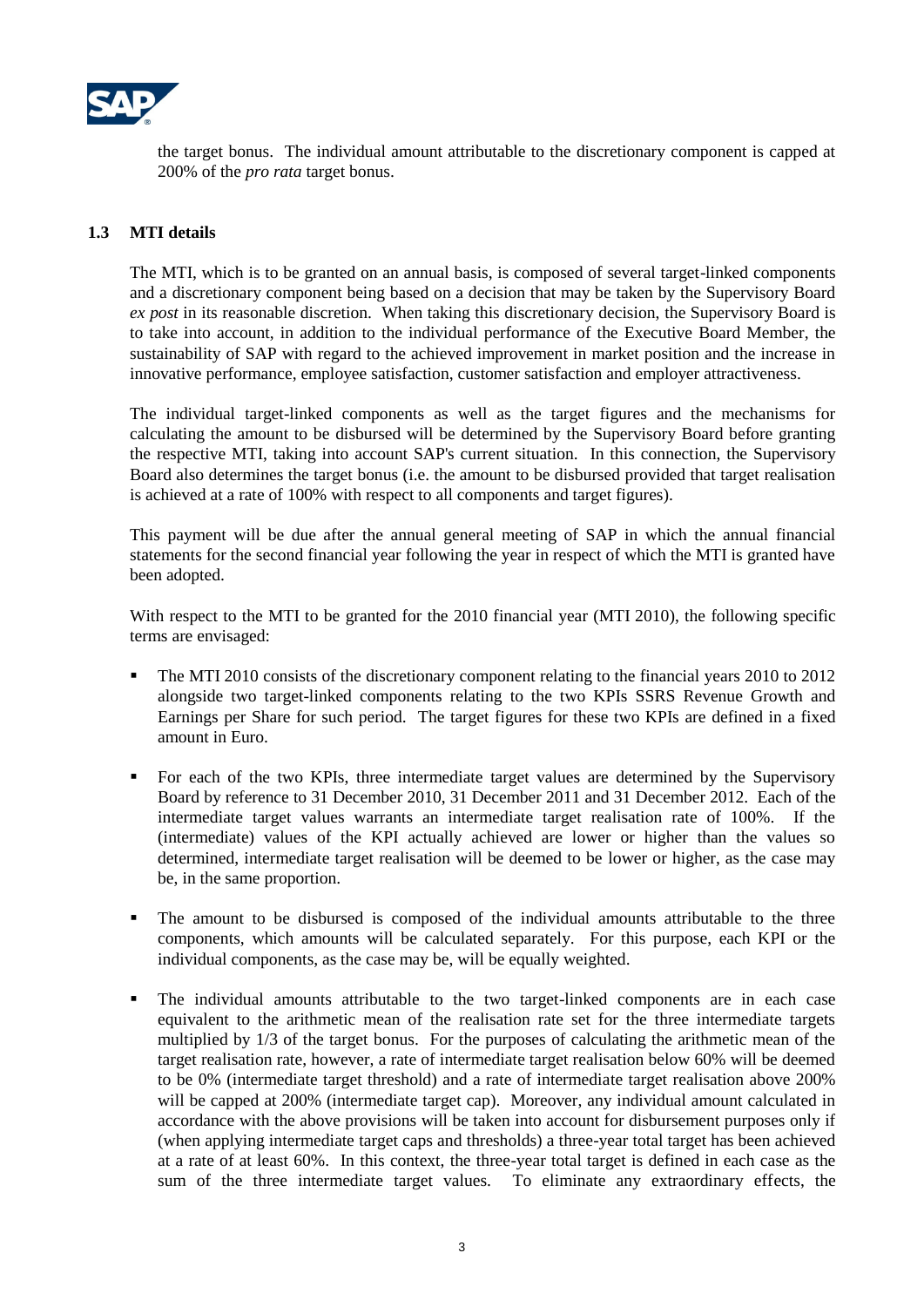

Supervisory Board may, in certain cases, subsequently adjust individual parameters, but only before the due date of the disbursement amount (which would otherwise be higher).

 The individual amount attributable to the discretionary component is equivalent to the target realisation rate, which will be determined for such purpose by the Supervisory Board *ex post*, multiplied by 1/3 of the target bonus. The individual amount attributable to the discretionary component is capped at 200% of the *pro rata* target bonus.

# **1.4 LTI details**

The LTI to be granted annually is a remuneration component linked to the price of the SAP share, under which the Executive Board Member will receive a cash payment that is equal to the difference between the stock exchange price of the SAP share at the time of the exercise and the exercise price. In this context, the LTI may be exercised no earlier than four years after the date of the allotment of the LTI (vesting period).

The Supervisory Board may defer the granting of the LTI for a particular financial year in whole or in part until such time as the Executive Board Member has furnished evidence to the chairman of the personnel committee of the Supervisory Board that the Executive Board Member used the net bonus disbursed under the STI granted in the previous financial year to purchase SAP shares as described (in no. 1.2) above.

With respect to the LTI to be granted for the 2010 financial year (LTI 2010), the following specific terms are envisaged:

- The LTI 2010 has a term of seven years.
- The exercise price is 115% of the share price at the time of allotment (allotment price). This percentage corresponds to the exercise threshold. The allotment price is the average closing price of the SAP share in the XETRA trading system (or any successor system) on the Frankfurt stock exchange between the seventh trading day (inclusive) and the third trading day (inclusive) prior to the date of allotment.
- The stock exchange price of the SAP share at the time of the exercise will not exceed 250% of the exercise price.

The scale of the LTI for each financial year as well as the other terms of the LTI, in particular its term, exercise price and the exercise threshold, will be determined by the Supervisory Board before it grants the respective LTI, taking into account SAP's current situation.

# **1.5 Limitation of disbursement claims in special cases**

In special cases, e.g. if the Executive Board is not discharged and (cumulatively) if there is good cause, the Supervisory Board may opt to either postpone the payment of, or ultimately refrain from paying, any variable remuneration components that were already granted.